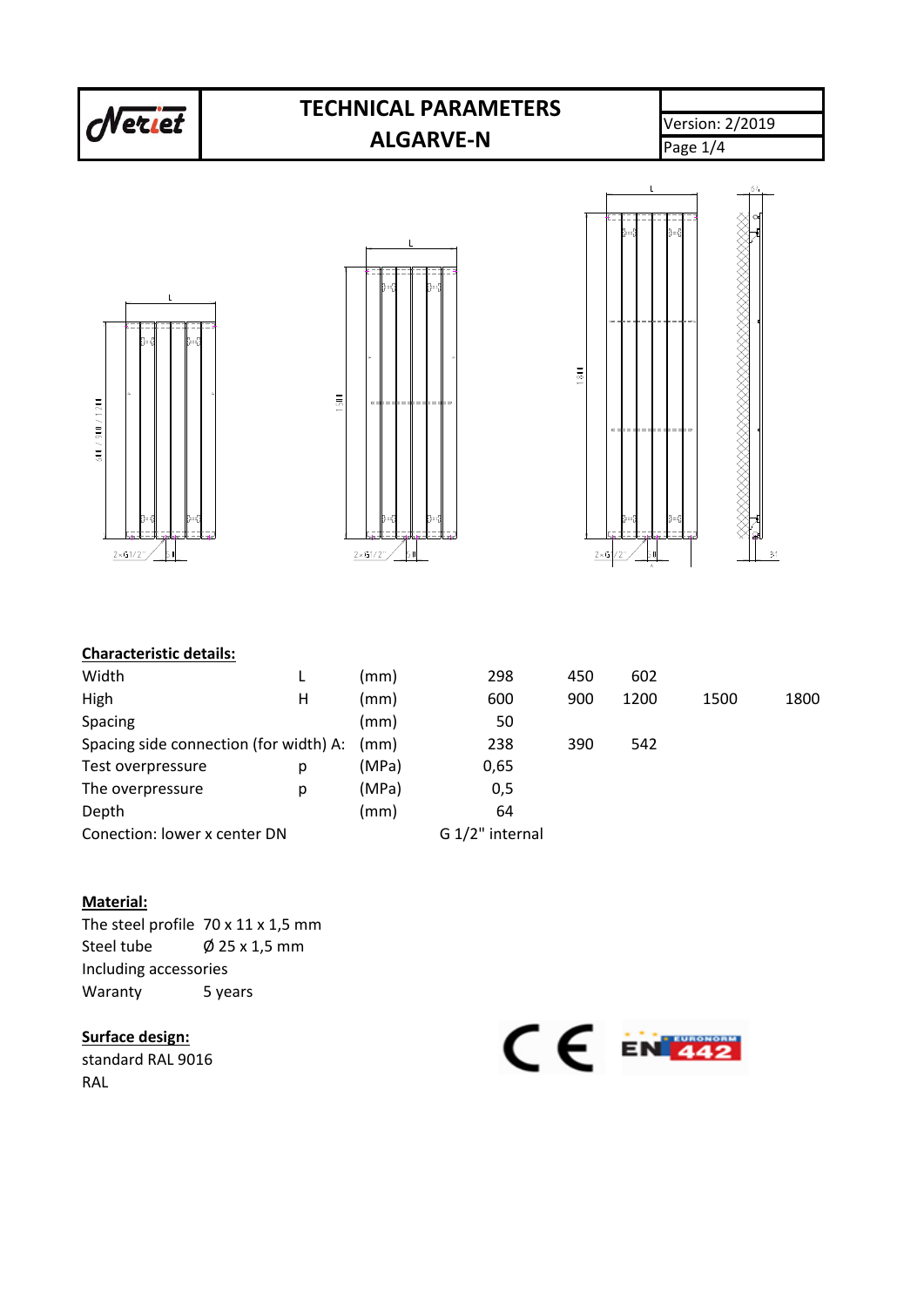

## **TECHNICAL PARAMETERS ALGARVE-N**

| <b>ALGARVE-N</b>      |             |               |              |                |                         | The heat output $Q(W)$ and engineering characteristic                                                         | <b>RAL</b>                    |             |
|-----------------------|-------------|---------------|--------------|----------------|-------------------------|---------------------------------------------------------------------------------------------------------------|-------------------------------|-------------|
| The type designation  | Width L(mm) | Height H (mm) | Depth R (mm) | Spacing A (mm) | side connection<br>(mm) | tw1/tw2 = $90/70$ (°C) near 20 (°C)<br>tw1/tw2 = 75/65 (°C) near 20 (°C)<br>tw1/tw2 = 55/45 (°C) near 20 (°C) | The water content<br>$\equiv$ | Weight (kg) |
|                       |             |               |              |                |                         | Q(W)                                                                                                          |                               |             |
| NT-05-600.0298-76-01  | 298         | 600           | 64           | 50             | 238                     | 253<br>196<br>96                                                                                              | 1,5                           | 5,1         |
| NT-05-900.0298-76-01  | 298         | 900           | 64           | 50             | 238                     | 364<br>282<br>138                                                                                             | 2,2                           | 7,3         |
| NT-05-1200.0298-76-01 | 298         | 1200          | 64           | 50             | 238                     | 479<br>371<br>181                                                                                             | 2,8                           | 9,4         |
| NT-05-1500.0298-76-01 | 298         | 1500          | 64           | 50             | 238                     | 590<br>457<br>224                                                                                             | 3,4                           | 11,7        |
| NT-05-1800.0298-76-01 | 298         | 1800          | 64           | 50             | 238                     | 701<br>543<br>266                                                                                             | 4,1                           | 14,0        |
| NT-05-600.0450-76-01  | 450         | 600           | 64           | 50             | 390                     | 373<br>294<br>151                                                                                             | 2,3                           | 7,5         |
| NT-05-900.0450-76-01  | 450         | 900           | 64           | 50             | 391                     | 539<br>425<br>219                                                                                             | 3,2                           | 10,5        |
| NT-05-1200.0450-76-01 | 450         | 1200          | 64           | 50             | 392                     | 705<br>556<br>286                                                                                             | 4,2                           | 14,0        |
| NT-05-1500.0450-76-01 | 450         | 1500          | 64           | 50             | 393                     | 869<br>686<br>656                                                                                             | 5,2                           | 17,5        |
| NT-05-1800.0450-76-01 | 450         | 1800          | 64           | 50             | 394                     | 1034<br>816<br>420                                                                                            | 6,1                           | 20,8        |
| NT-05-600.0602-76-01  | 602         | 600           | 64           | 50             | 542                     | 487<br>391<br>212                                                                                             | 3                             | 9,8         |
| NT-05-900.0602-76-01  | 602         | 900           | 64           | 50             | 542                     | 704<br>566<br>307                                                                                             | 4,3                           | 14,2        |
| NT-05-1200.0602-76-01 | 602         | 1200          | 64           | 50             | 542                     | 922<br>741<br>401                                                                                             | 5,6                           | 18,5        |
| NT-05-1500.0602-76-01 | 602         | 1500          | 64           | 50             | 542                     | 1139<br>915<br>496                                                                                            | 6,9                           | 23,1        |
| NT-05-1800.0602-76-01 | 602         | 1800          | 64           | 50             | 542                     | 1355<br>1089<br>590                                                                                           | 8,2                           | 27,7        |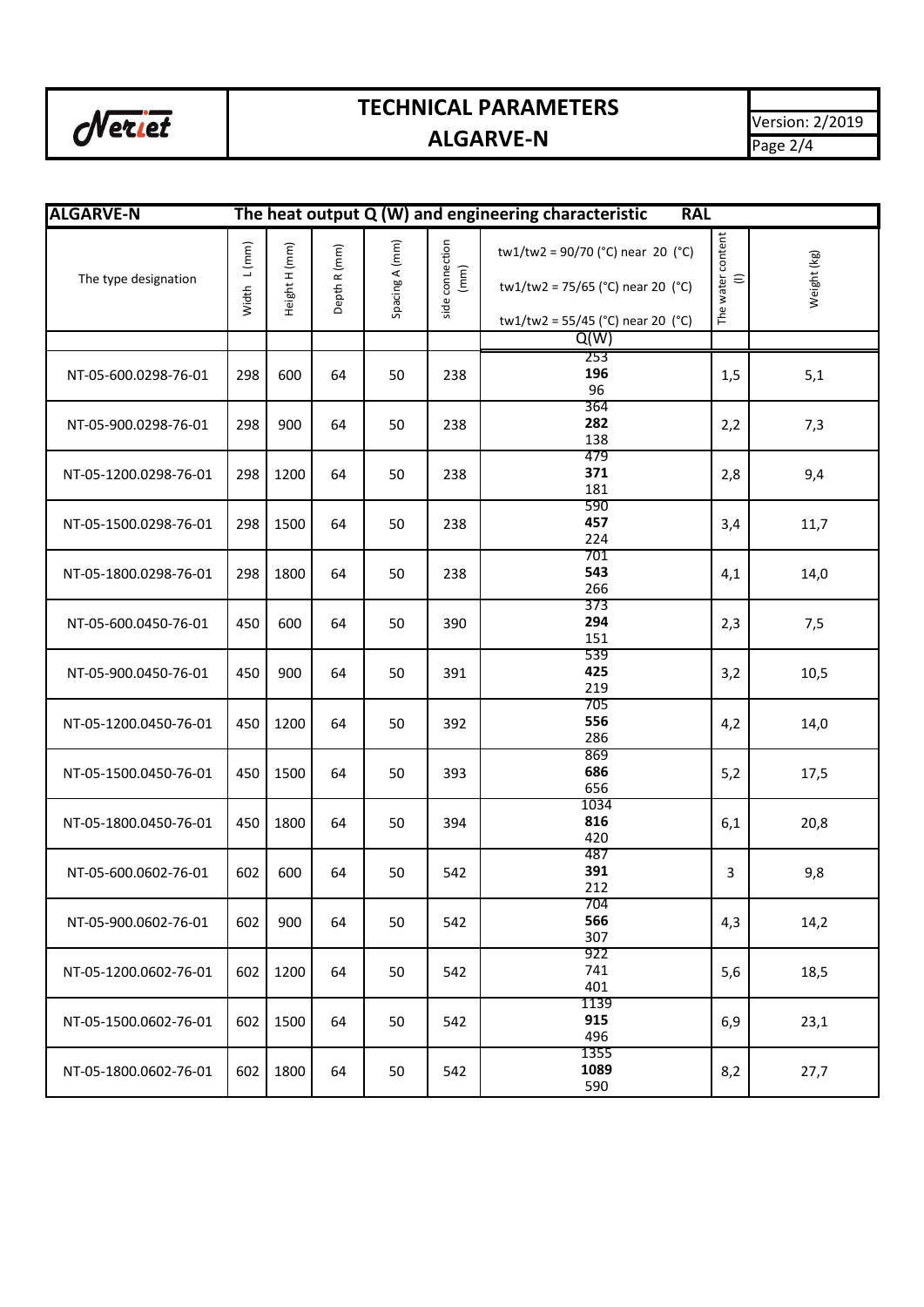

### **TECHNICAL PARAMETERS ALGARVE-N**

Version: 2/2019 Page 3/4

### **Accessories- Set of plastic**

- 1. wall plug
- 2. washer
- 3. screw
- 4. holder



The plug and bleed screw G 1/2"



The material: German silver Tightening torque max. 25 Nm ± 3 Nm